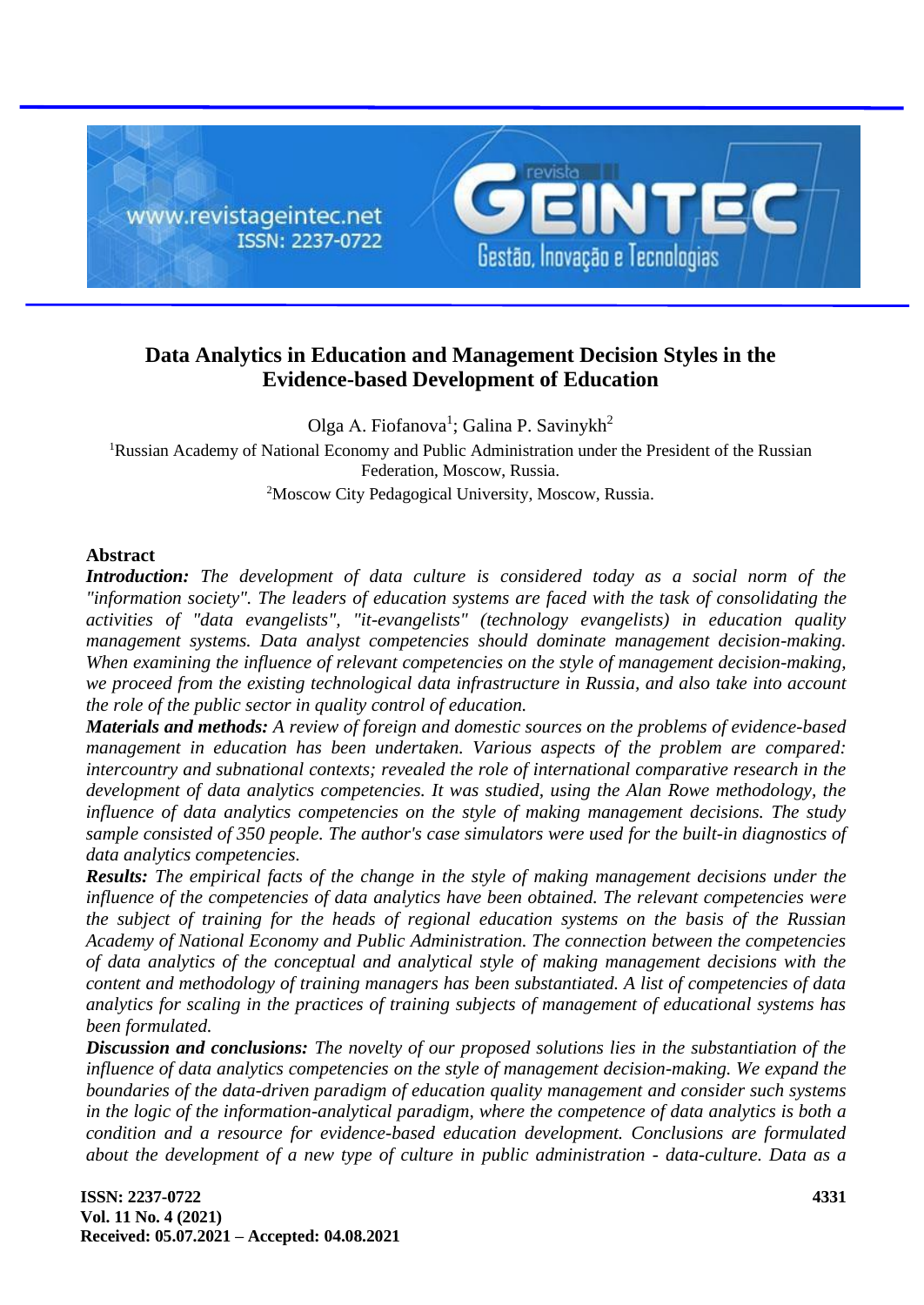*valuable asset in a state with a developed data culture changes the ontology of the information state and logically leads to the idea of a new social contract.*

**Key-words:** Data Culture, Data Driven Management, Development Management Values, Management Decision Making Styles, Open State, Open Data, Data Analysis Competencies in Education Management, Management Decision Styles.

### **1. Introduction**

In the context of the methodological substantiation of the concepts "Evidence-based management", "Evidence-based policy" and the development of infrastructure for the analysis of educational data, the implementation in Russia of the National Data Management System change as the qualification requirements for management activities [9, 32], and the styles of formation of managerial decisions of education leaders.

The styles of management decisions of education leaders change both under the influence of situationally emerging factors (the need to work with a large number of digital data sources) and under the influence of predictable factors (participation of managers in advanced training programs and the development of data competencies for evidence-based management).

Factors of the technological infrastructure of data and services of analytics and statistics are associated with the development of digital platforms in education, presented on the portals:

- The national data management system (https://nsud.info.gov.ru) [17];
- Open data of the Russian Federation (https://data.gov.ru/o-proekte) [19];
- Open data of the Ministry of Education and Science of Russia (http://opendata.minobrnauki.rf/opendata/) [18];
- The information system "Schools of Russia" (https://eduru.ru/about) [31];
- An independent system for assessing the quality of services provided by organizations (https://bus.gov.ru/pub/independentRating/main) [10] and other educational analytics services.

In addition, the possibilities of analyzing and forming managerial and pedagogical decisions based on educational data are associated with the development of the technological infrastructure of regional digital services for statistics and data analytics in education. Such opportunities are provided by regional open data portals in the field of education: https://open-data.obrazovanie33.rf [11] and ot.)

New formats of digital options in education management require managers to have new competencies that allow them to manage educational systems in the context of a developed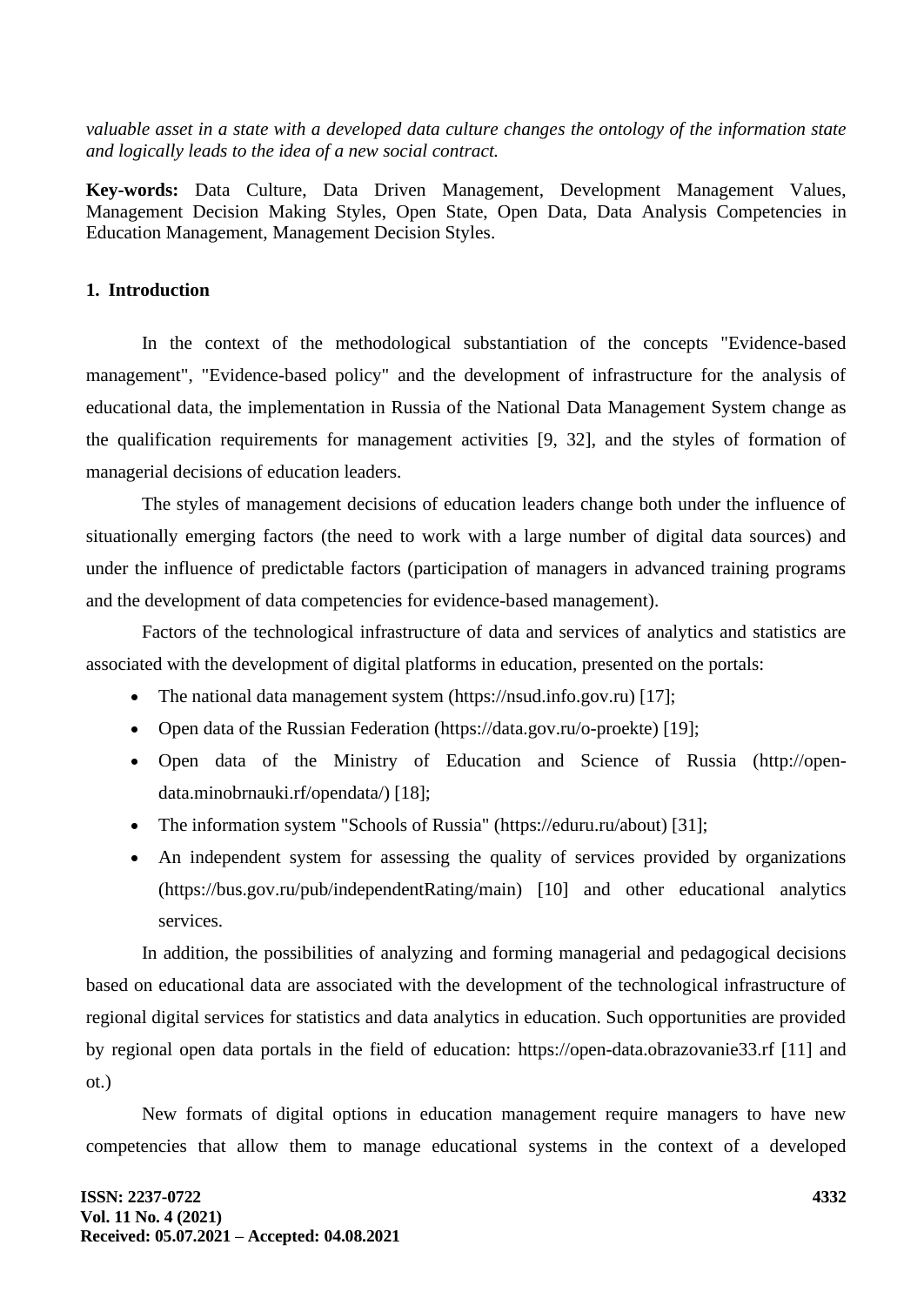technological infrastructure of big data. Calling such competencies the competencies of data analytics for the evidence-based development of education, we hypothesize that mastering these competencies changes the style of management decision-making. The bearer of data analytics competencies is able to give preference to the analytical style of decision-making, even if this style was not organic for him in his previous professional experience.

#### **2. Literature Review**

In studies on the current state of management of educational systems, the issues of competence of data analytics are heterogeneous in terms of setting and focus of problematization.

From domestic experience, first of all, it should be noted the experience of the formation of the methodology of educational data on the basis of the Center for Management in Education of the Russian Academy of National Economy and Public Administration (RANEPA). Here, within the framework of the training programs for teachers and education leaders "Data driven pedagogy" and "Smart data management in education" [8], studies of the factor of data analytics in the development of education management systems are carried out.

The main message of the research being undertaken is the transition of education systems from the concept of big data to the concept of smart data [34]. The approaches to the construction of educational data structures at the regional, municipal and institutional levels of education are studied separately. Research practices take into account the scientific achievements of the early XX century, related to the substantiation of the criteria for the quality of education [1, 15], regulations of control and inspection activities in education [5, 28, 30] and educational management in the field of quality [4, 10, 16].

In the aspect of designing educational data structures, technologies for their analysis and interpretation, the problem of evidence-based development of education is posed in the article " Methodology of Data-Driven Pedagogy and the Development of a Culture of Analysis of Educational Data in Pedagogical Communities" (Fiofanova, 2020) [6]. Forecasting methods, methods of structure detection and identification of educational data relationships for making managerial decisions have been substantiated.

The features of evidence-based management at the institutional level of educational systems are described in the article "A functional approach to the organization of an internal system for assessing the quality of education" (Savinykh, 2018) [26]. It is shown that evidence-based management is the goal and result of the functioning of internal systems of education quality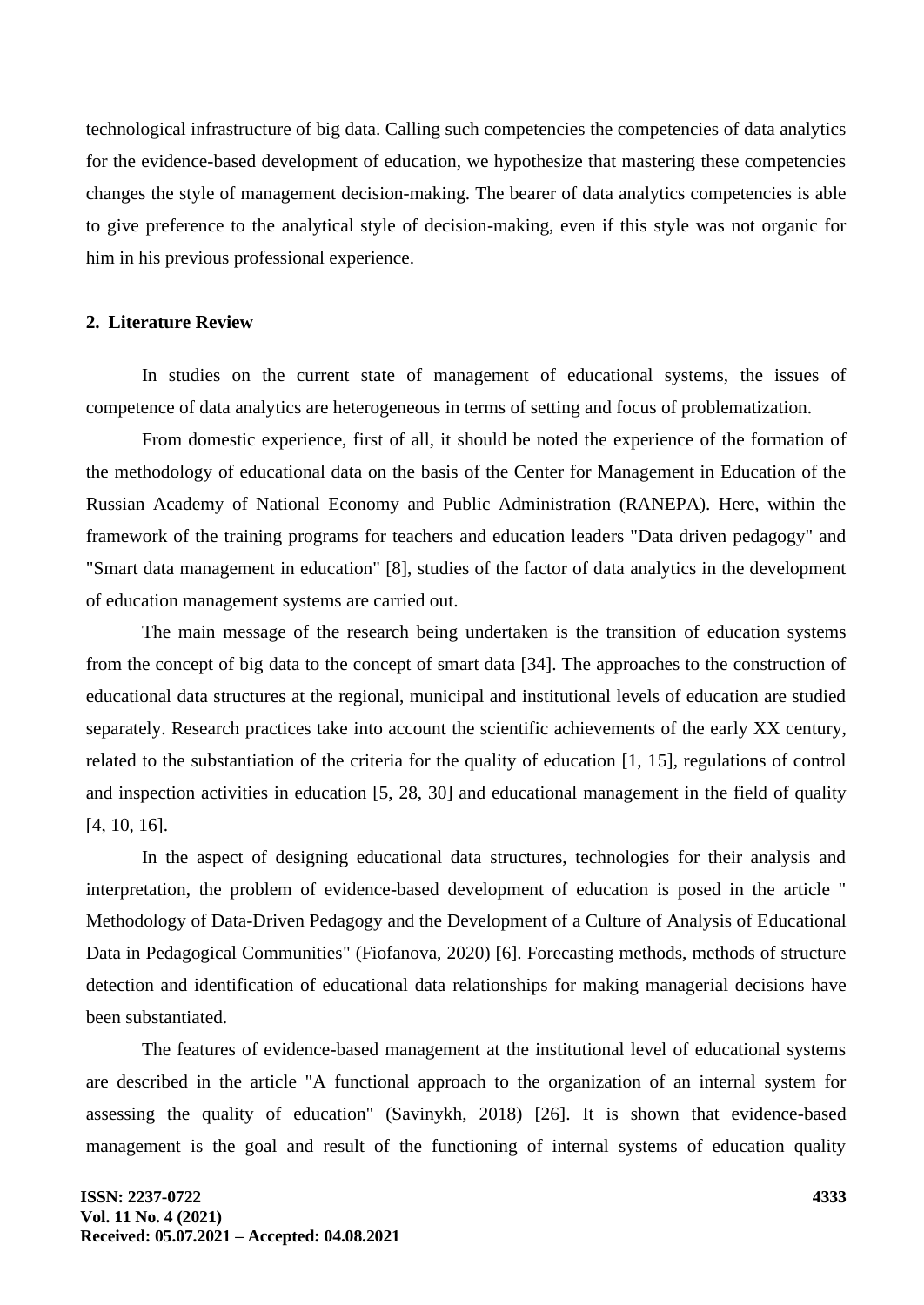assessment. Modeling of internal systems for assessing the quality of education is a key prerequisite for evidence-based management [25, 27].

We see a special meaning of evidence-based management in the "latent dependence" of the quality of education on the organizational and pedagogical design of digital educational platforms, their software and digital services for the "learning digital user". This is considered the premise of a new educational ontology - Digital Ontology of Personalized Education, the essence of which is in the generation of system data, not so much stating the educational result, as translating the path to this result. In the new educational ontology, individualization and variability should be "supported by analytical data to form personal development scenarios for the student" [7].

The ability to understand the characteristics of the information itself and to create databases to serve authentic management strategies is one of the characteristics of an effective manager. Scientists (Basyuk, Kovaleva, 2019) associate the development of evidence-based management in domestic education, among other things, with Russia's participation in PISA, a corresponding adjustment of the state strategy for managing the quality of general education and the transition to a new methodology for assessing the quality of education [2, 33].

We consider the nature of the information and analytical request of the subject of modeling to be the source of modeling the structures of educational data. The subject of modeling can be sectoral ministries and departments (federal level of education quality management), executive authorities in the field of education (regional level of education quality management), collegial management bodies of an educational organization (institutional level of education quality management).

The area of intersection of interests of subjects of different levels of modeling is the requirements of national educational standards. The structure of such requirements can either be adequate to the information and analytical request of the modeling subject, or differ greatly from it, both in the direction of redundancy and deficiency [3, 9].

We can refer to the international project Russia Education Aid for Development (READ) [24], carried out in 2008-2015. (extended until 2019) with the support of the Ministry of Finance of Russia in cooperation with the World Bank for Reconstruction and Development. The main idea of the project was to support the participating countries in building the capacity of institutions responsible for measuring educational achievement and using the obtained data to improve the effectiveness of learning. Even then, the project was an example of a new methodology for structuring data at the international level of quality management in education. Despite the fact that the project solved the problems associated with the preparation of tools for measuring the level of educational achievements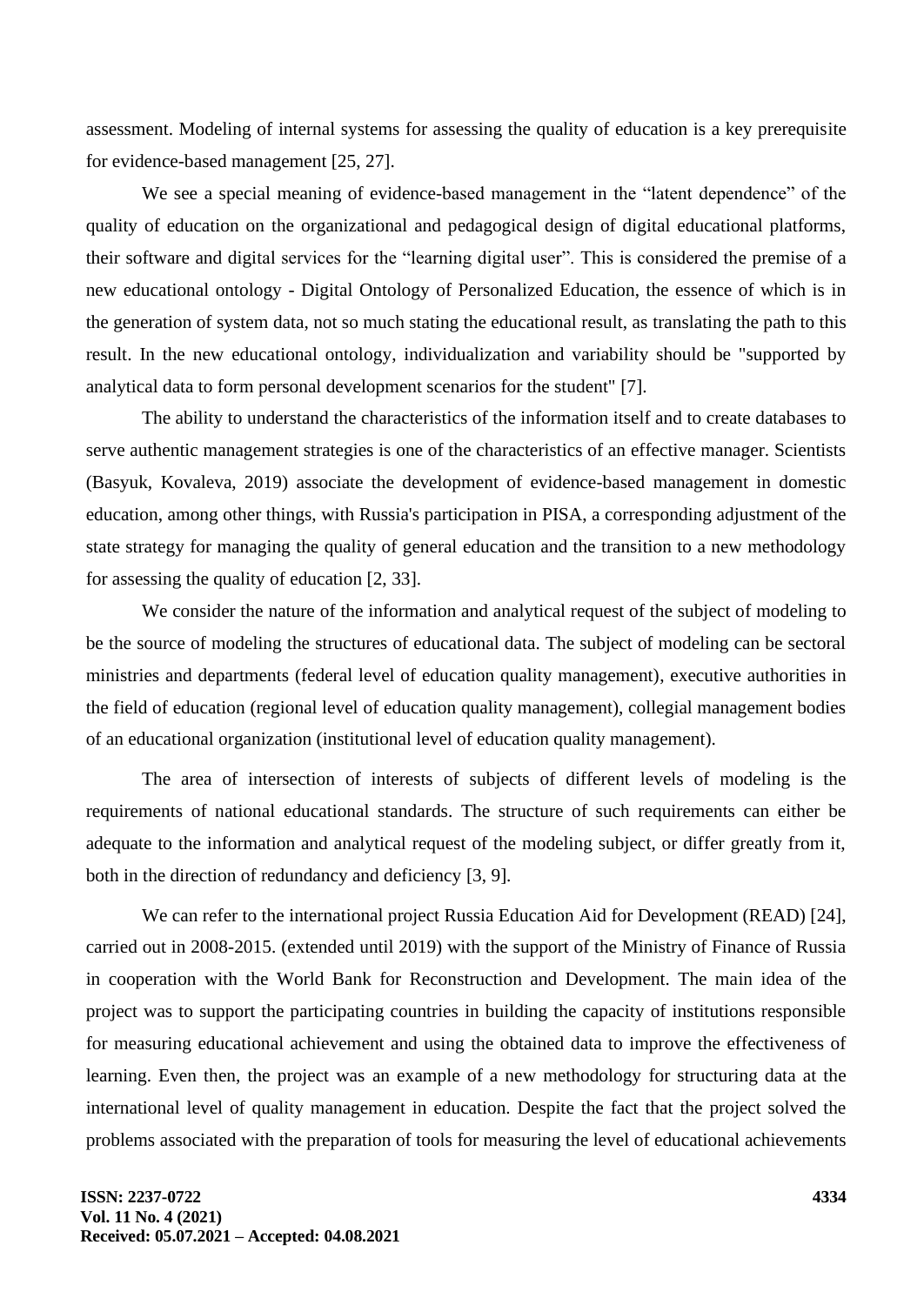of students, the issues of managerial strategies for using data to increase the effectiveness of training were indirectly solved. That is, even then the need for new approaches to managing the educational results of students was obvious.

Foreign studies also point to the influence of the novelty of understanding the quality of education on the subject and objectives of the evidence-based development of education [14,15]. For example, Standaert (2010) notes this against the background of the international test boom, which was the result of an economic view of the results of training students in mathematics, science and languages [29]. We see similar arguments in Patrick Maine and his colleagues (Maanen, Shaini, Grossi, Varga & Gabriadze, 2016) [16]. Scientists show the role of the "framework of international criteria for the quality of education", arguing that "states participating in international research should not lose the right to their own priorities for understanding quality, and hence their own design of working with data" [16].

Of interest are the works of foreign researchers (Callot, 2004 [13]; Steven, Jason, Brian, Brian, 2020 [30]), addressing the problem of the cross-country context of data analytics. For example, Joanna Kallo discusses Finland's educational policy in its interaction with the OECD and points to the experience of countries that did not allow the reduction of national practices for assessing the quality of education in the process of participating in international studies of the quality of education [11].

In the organizational and pedagogical aspect of the evidence-based development of education, the experience of Viljes George and Cimiano Philippe (Wiljes, Cimiano, 2019) is interesting, who developed and implemented a special program based on the new interdisciplinary branch of knowledge "Data Driven Pedagogy" [31]. Evon D. and Bessie D. (Owan, Bassey, 2020) study of university management processes based on data is typical. The scientist concludes that it is necessary to create a "data management unit" with the transfer of the function of "developing a policy for managing research data and hosting research data" [15]. No less indicative are the practices of Weiner I., Green R. (Weiner, Greene, 2008), who, long before the approval of the management trend on the basis of data, systematized approaches to the comprehensive assessment of students' educational results [36].

In general, we can talk about a sufficient scientific and informational context of the stated research problems. The format of problematization of data analytics in education is open to the study of styles of management decisions in evidence-based development of education.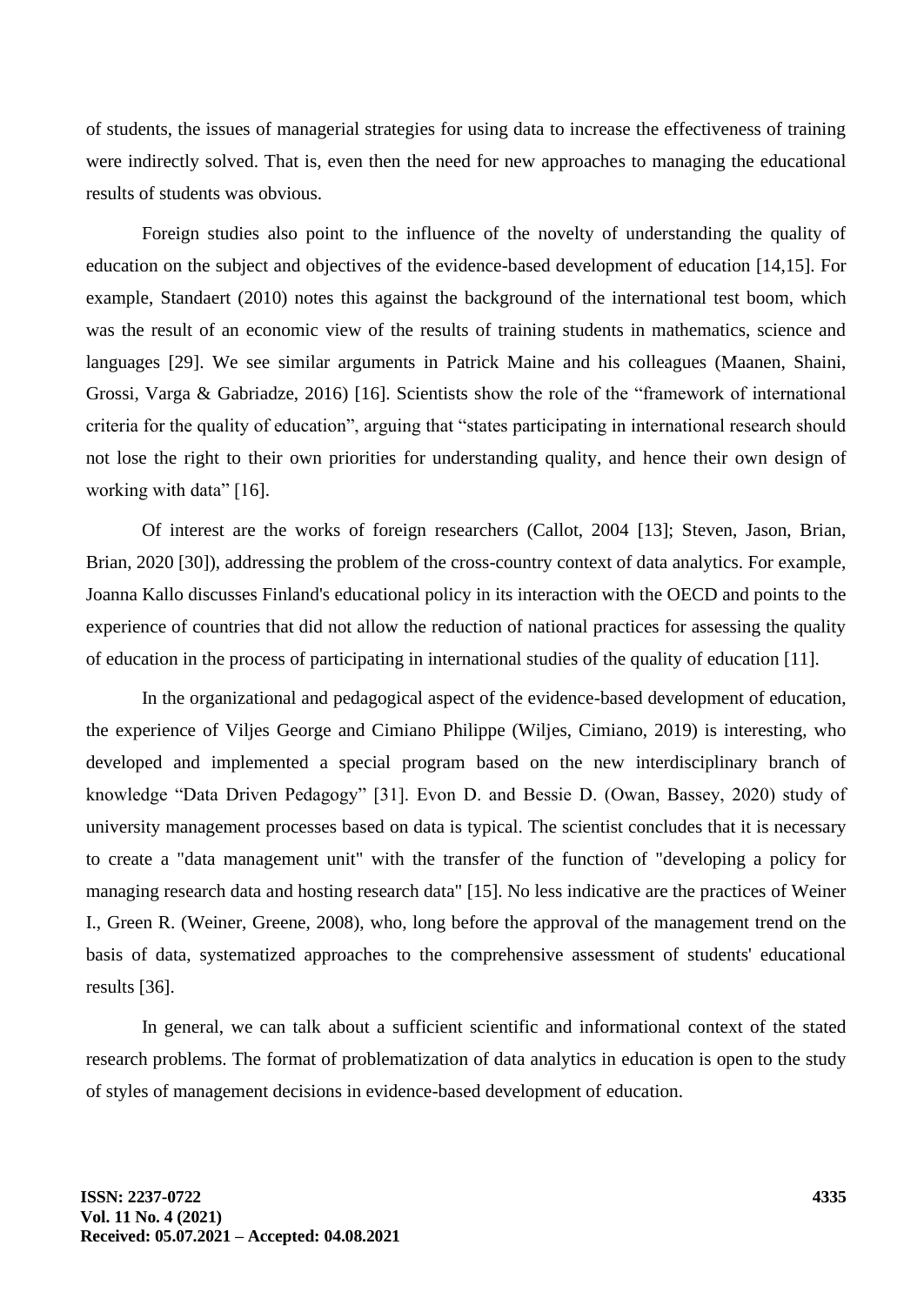#### **3. Materials and Methods**

To test our hypothesis about the impact of data analytics competencies on the style of management decision-making, we used training programs for leaders of regional education systems on digital transformation of education based on the RANEPA.

The role of modern additional professional programs, their focus on improving existing professional competencies and "obtaining new competencies necessary for the professional activity of an employee" was taken into account [5, p. 4, Art. 76]. Data analytics competencies were positioned as new professional competencies with a primary focus on the requirements of the industry professional standard of the leader.

The sample of participants for the study was 350 people.

The style of making management decisions in the context of data analytics was studied during the use of digital platforms and data analytics services by program participants.

The following methods were applied: a) a structured interview on the use of data sources and digital data analysis services to form management decisions; b) Alan Row's methodology (cognitive-situational model) for defining management decision-making styles. The classification of decision-making styles was taken as a basis, based on the criteria: 1) the cognitive complexity of the tasks being solved, 2) an orientation towards the way to achieve the goal. The criterion "cognitive complexity of the tasks to be solved" characterizes the complexity of the analyzed control object, the system of data sources about the controlled object, the complex of applied data analysis methods. The criterion "focus on the way to achieve the goal" characterizes the priorities of the leader, namely: focus on solving a problem or on people.

Figure 1 shows the criterion characteristics of the styles of management decisions with a highlighted analytical style, which we considered as the dominant of evidence-based management of educational systems. The style of making managerial decisions was understood as "the ways and options for actions that managers most often use in the process of preparing and making decisions" [12].

The results were processed based on the frequency of application of directive, analytical, conceptual and behavioral decision-making styles. The mean values and standard deviations of the scores were recorded for each style group: directive style, analytical style, conceptual style, and behavioral style. If the respondent broadcast certain "deviations" from typical style characteristics, then the so-called dominant style of managerial decision-making was revealed.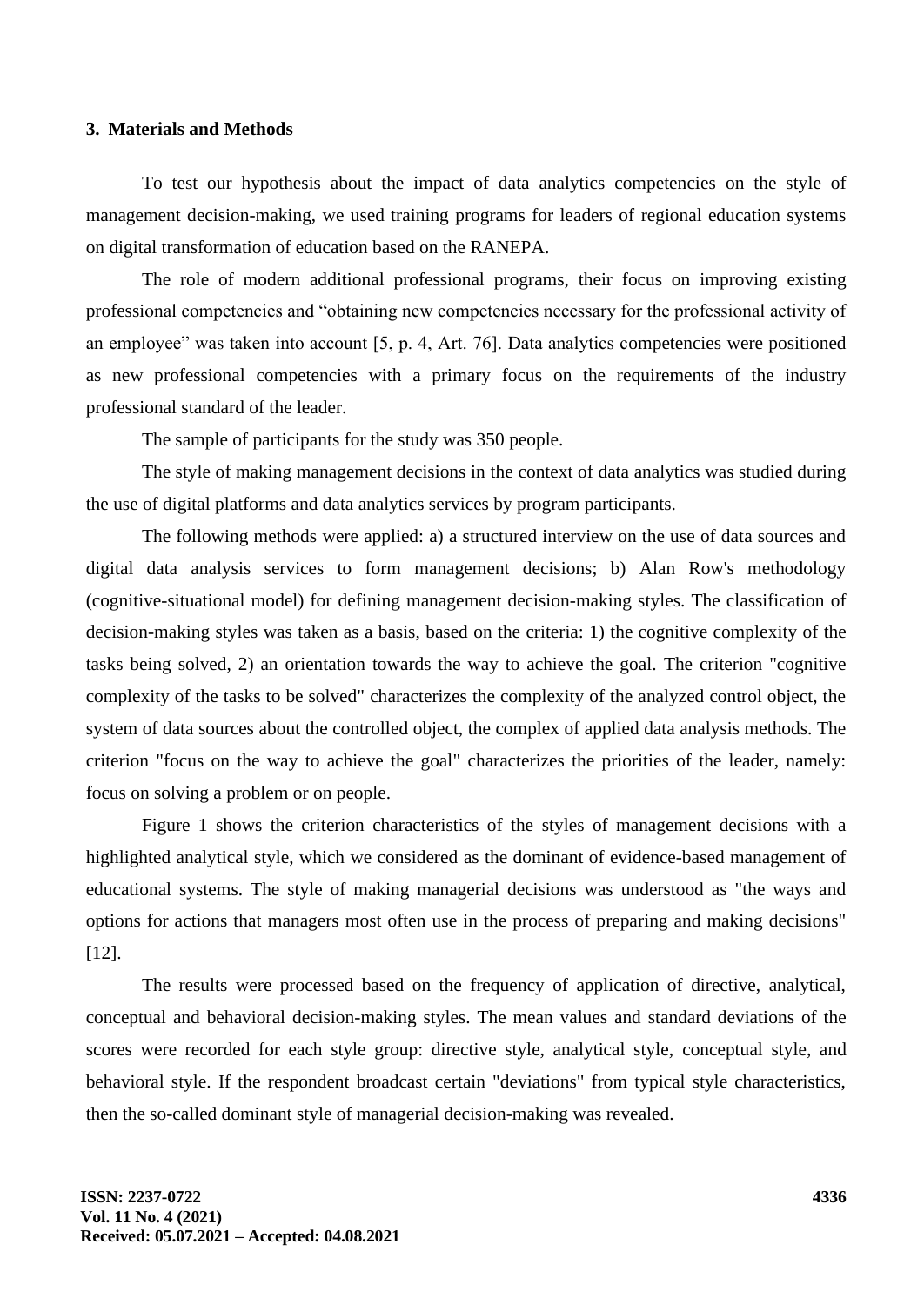The procedural side of measurements was built based on similar research practices of Russian colleagues (Kasprzhak, Bysik, 2014). In particular, they took into account the idea of moving from the "concept of directorship" to the "concept of leadership", which, in relation to the subject of our research, could be interpreted as a transition from fixative quality inspection to data-driven management. We also took into account the arguments of scientists that "styles in their pure form do not occur in nature, there are styles that are dominant and reserve (preferred and avoided)" [12].

Since Alan Rowe's methodology for studying the style of managerial decisions is based on two coordinates: cognitive complexity (preference for structure or uncertainty) and preferential orientation (towards people or tasks) [23], it allows us to identify two fundamentally opposite styles of forming managerial decisions - "directive- behavioral "and" conceptual-analytical "(Fig. 1). The styles of making managerial decisions are changing: from directive-behavioral to conceptual-analytical - in the context of the development of data analysis for the formation of managerial decisions and evidence-based development of education.

Measurements according to the Alan Rowe method were carried out within the framework of the implementation of the program of additional professional education "Data analytics in public administration" twice: at the beginning of the development of the program and after its completion.

The program was originally designed in the structure of educational modules that develop the ability to use the technological data infrastructure, choose digital platforms and data analytics services that are appropriate for management tasks, the ability to identify and apply appropriate data analysis methods to various objects of management analytics, and the ability to form management decisions. This made it possible to study the dynamics of management decision-making styles built into the program.

The markers of management decision-making styles built into the methodology made it possible not only to see how immersion in evidence-based management affects the reflection of managers, but also to observe individual external circumstances of the choice of style, such as the level of managerial responsibility, work experience in the position, age, general managerial experience, professional installations.

The observed results were correlated with the results of the interviews, which were aimed at increasing the conscious attitude of managers to what they were broadcasting in the process of applying the Alan Rowe methodology.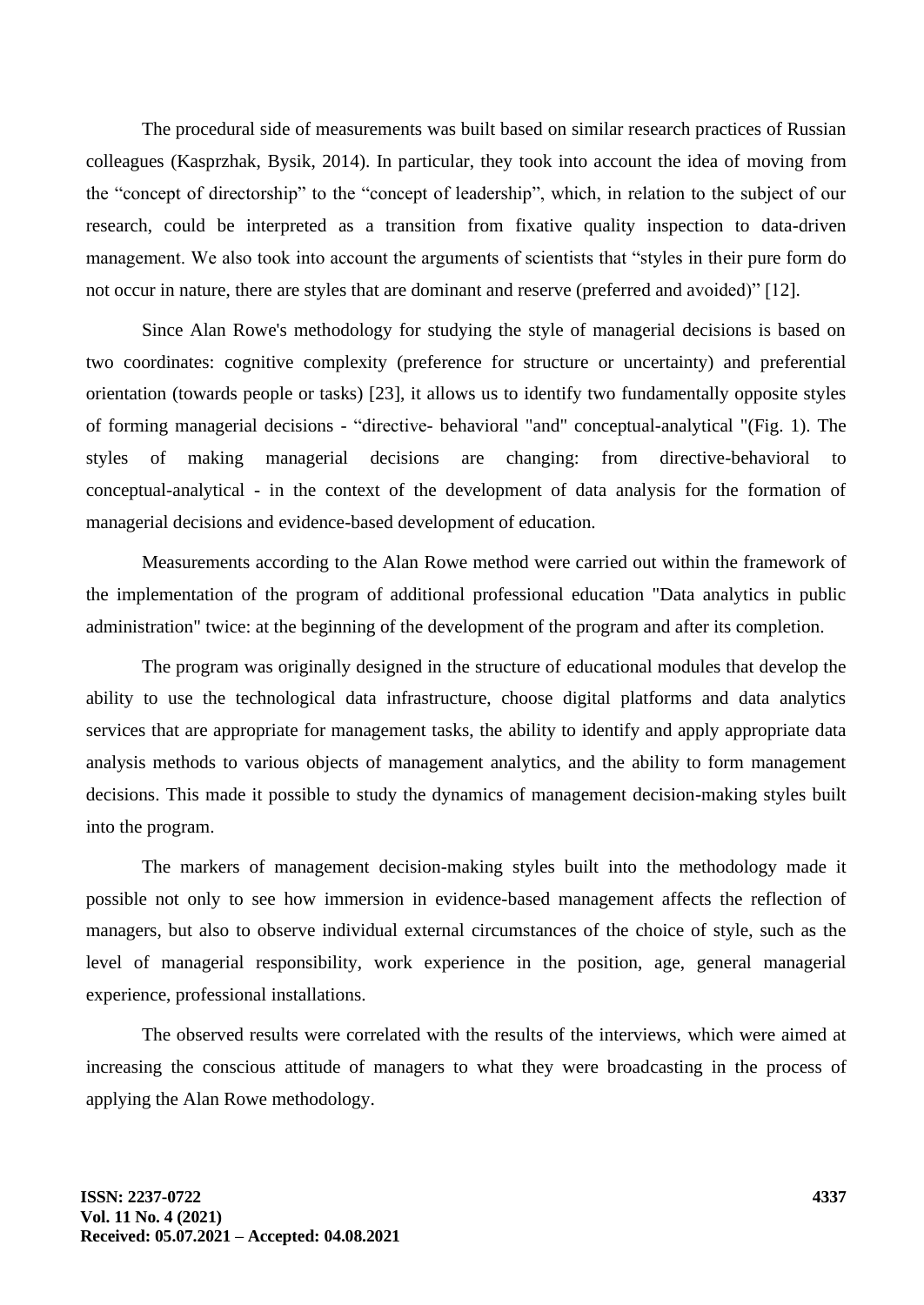

Figure 1 - Essence of Management Decision Making Styles (Alan Rowe)

### **4. Research Results**

At the start of training under the program, 280 out of 350 managers from the sample group demonstrated the directive-behavioral style of making managerial decisions as dominant, and upon completion of training on the program, 340 people from the same group broadcast the "conceptual-analytical" style of making managerial decisions.

The validity of the data obtained was ensured by the conceptual integrity of case-simulators of evidence-based management, the solutions of which were analyzed according to the method of Alan Rowe.

The case-simulator of input diagnostics concerned the design of the architecture of educational data within the framework of the initiative of the Federal Institute for Education Quality Assessment (FIOCO) "Methodology and guidelines used by Rosobrnadzor to assess the mechanisms of education quality management in the constituent entities of the Russian Federation" (hereinafter - the FIOCO methodology) [https: //fioco.ru/Media/Default-2021.pdf]. The reporting directions set by the methodology had to be systematized and built up the optimal composition of reporting documents units that would provide the full completeness of the requested information. The immediate stylistic marker in this case was the question about the expediency / inexpediency of using data on the results of the state final certification in regional ratings of heads of educational organizations.

The case simulator of control diagnostics was also developed on the basis of the FIOCO methodology. It dealt with methods of collecting information as a component of reporting and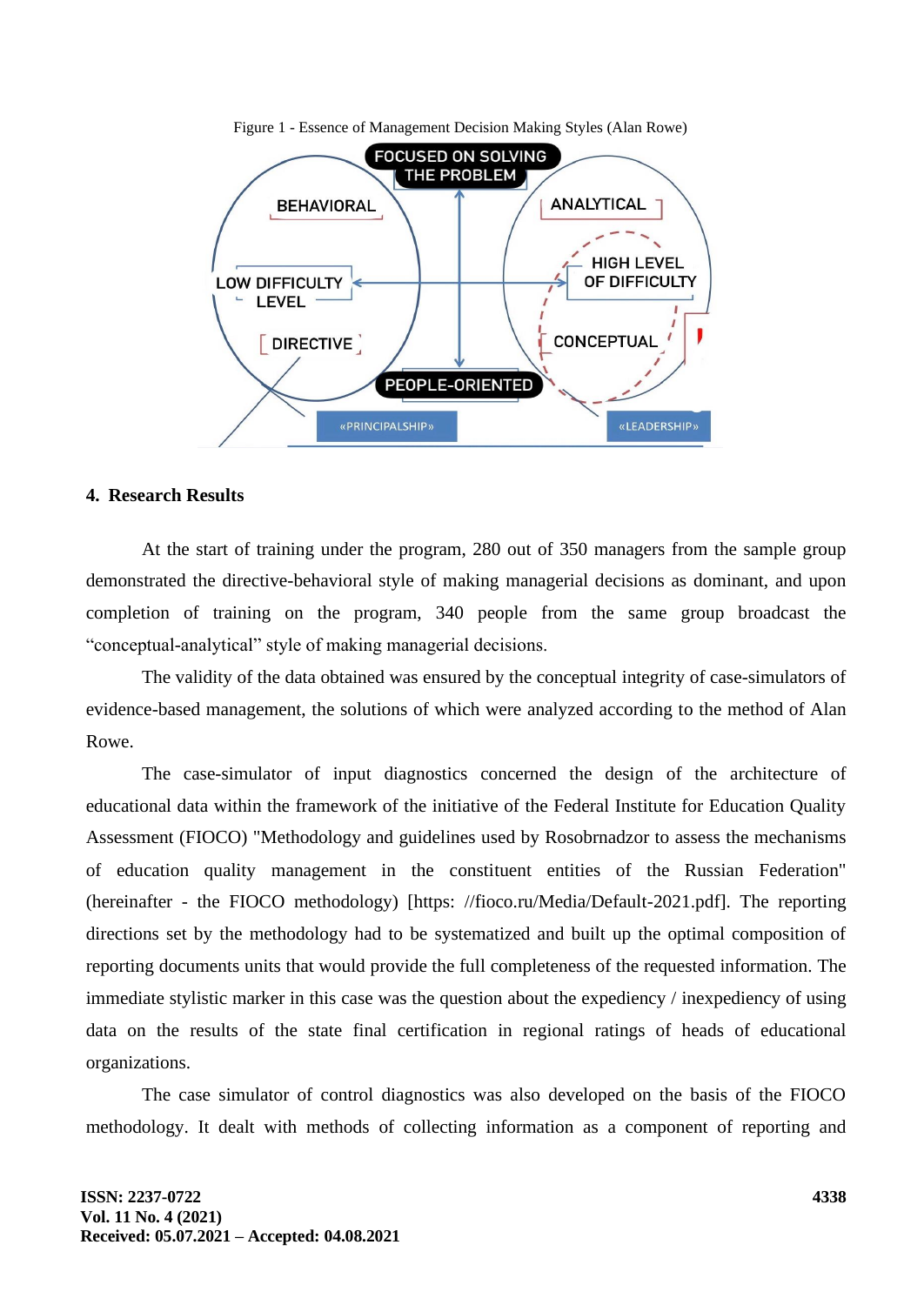monitoring the effectiveness of reporting activities. A stylistic marker was the question of including / excluding data about consumers of information and analytical monitoring products in monitoring.

We recorded the most noticeable changes in the style of making managerial decisions according to the position of Alan Rowe's methodology "When I face a problem, I: rely on 1) proven practices, 2) conduct a thorough analysis, 3) look for creative solutions, 4) rely on my own feelings" ... In the input diagnostics used to solve the first case-simulator, the answer "2" was chosen by 115 managers (33% of the respondents); in the control diagnostics, this answer was already chosen by 320 managers (90% of the respondents).

A similar dynamics was observed for the position "When I turn for information, I prefer: 1) specific facts, 2) accurate objective data, 3) expert opinions, 4) information available to the mass consumer". In the input diagnostics used in solving the first case-simulator, the answer "2" was chosen by 125 managers (36% of the respondents); in the control diagnostics, this answer was already chosen by 332 managers (95% of the respondents).

These two positions of Alan Rowe's methodology reflected the general picture of changes in the style of management decision-making. We have confirmed the hypothesis about the influence of data analytics competencies on the style of making management decisions.

Based on the empirical data obtained, we formulated a list of the most significant competencies of data analytics, which characterize the subject managing the educational system as implementing strategies for the evidence-based development of such systems. The designated competencies include:

- Reflected professional attitude to the management of education development on the basis of data in the conditions of "open-data", "open-governance";
- The formation of basic concepts of data-based management methodology; knowledge of regulatory and legal regulators of assessment and monitoring in education;
- Deep awareness in the current state of federal information systems for assessing the quality of education; a comprehensive understanding of similar systems of regional and institutional significance;
- Readiness and ability to form teams of "data-evangelists", "it-evangelists" (technology evangelist) at the imputed level of official responsibility as subjects of information and analytical support of education management;
- Willingness and ability to develop in a professional environment a culture of trust in data sources and to organize the necessary measures to consolidate this culture in the ethical standards of education management;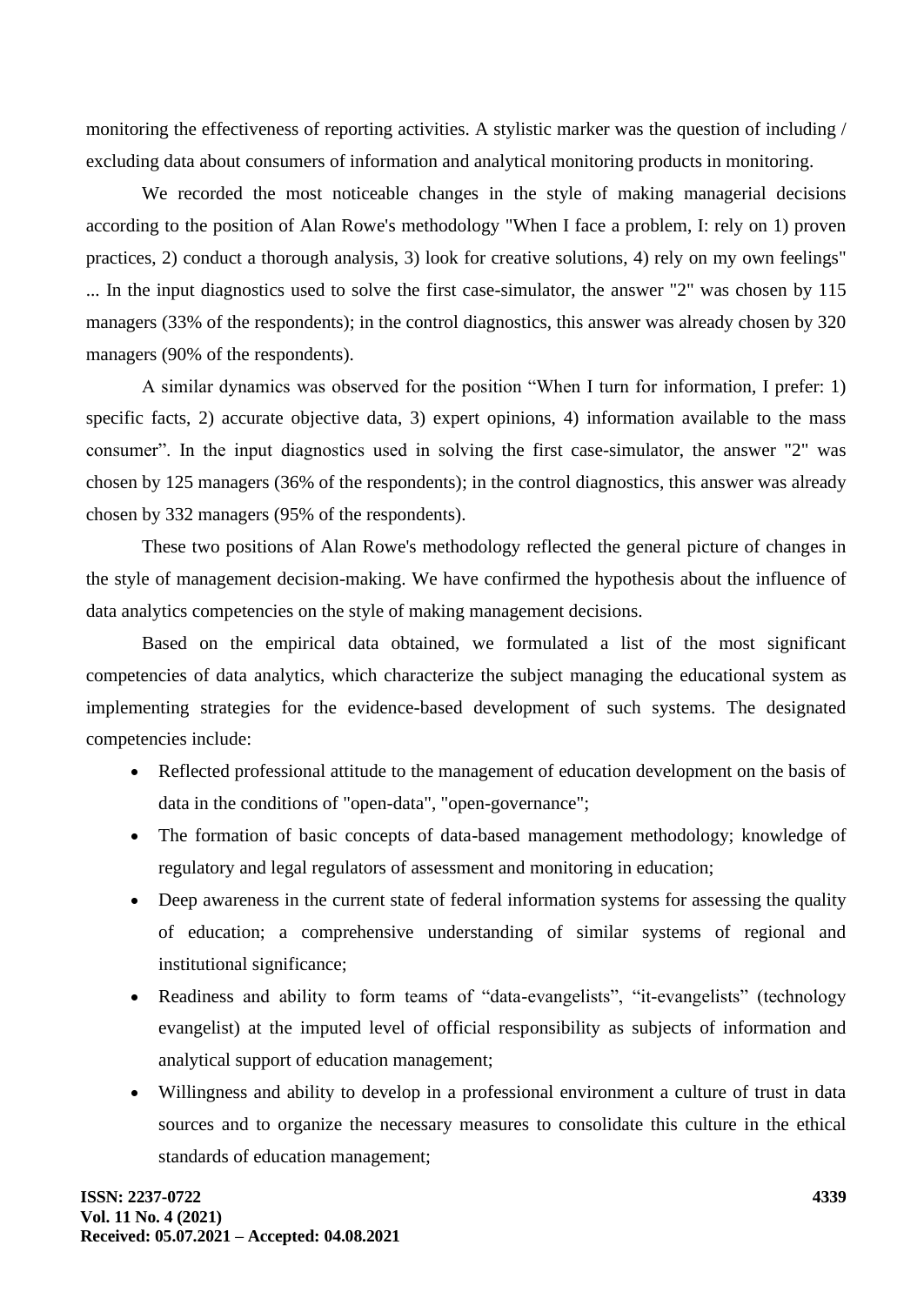- The willingness and ability to respond to evidence based on the study of public opinion in a mobile way? results of public opinion polls, etc.;
- The formation of individual regulations for accessing educational data obtained as a result of scientific research, pilot projects; access to statistical information.

The consistent implementation of these competencies in educational leadership training programs will require the involvement of a wide range of institutions. Resources for scaling up evidence-based management practices will be required, such as regulatory impact assessment procedures; activation of consulting and advisory bodies of executive power; creation of analytical centers; conducting public opinion polls, etc. The content of internships for heads of educational systems must change.

### **5. Discussion**

The conducted research has shown the need for a radical rethinking of the content of personnel training in the information and analytical service for managing the quality of education.

We see the greatest risk that the education system, which has grown in a pre-digital economy, will continue to dictate irrelevant queries to itself on data structures and impose archaic patterns of working with data. Hence, the biggest challenge for the ideologues of data in education is the training of personnel for "evidence-based management" and the transition to evidence-based development of education.

We need cross-sectoral integration of institutions that ensures the consistency of interests of consumers of information and analytical products for working with data, copyright holders and technical executors of the relevant digital services and the students themselves. Only under these conditions can digital portfolios based on blockchain technology and an international navigation system in educational products become real.

In the evidence-based development of education, the predictive scenario of quality management is important, which does not so much state the fact of educational activity as explain it, or anticipate it. This view of the data structure expresses one of the key functions of assessment - to plan authentic data structures, taking into account the educational conditions unique for each organization. Working with data should not become an insurmountable obstacle to minimizing the financial and time costs of conducting an assessment. What is important is the minimum sufficiency of data, which are determined by the objectives of a specific assessment procedure and are important from the point of view of making managerial decisions.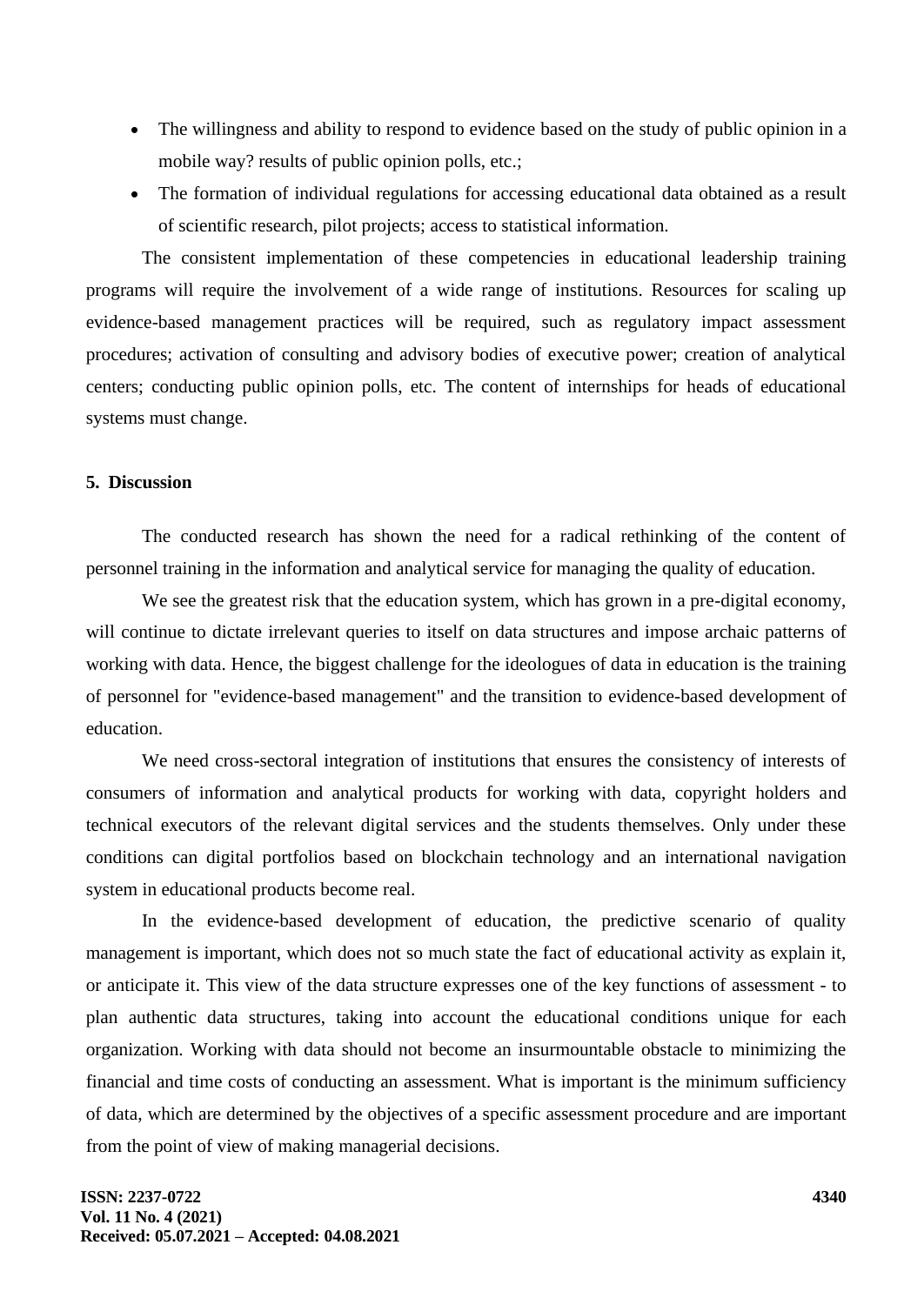Along with collecting, storing and processing information, educational organizations must learn to understand the characteristics of the information itself and create databases to serve authentic strategies for managing the quality of education. Managing the quality of education today means managing the quality of data, incl. simulate data structures by specifying the content of information flows. As an example, the CODATA platform (Committee on Data of the International Science Council), together with partners, is promoting "fair data governance". Such governance includes "sound planning, policy, infrastructure, training and support." The ideologues of the platform adhere to a policy according to which "institutions producing and consuming data are obliged to provide unhindered access to data and to guarantee practices that promote their reuse" [22].

Progressive can be considered such practices of evidence-based development of education, which will function on the principle of accumulating bonuses for positive markers of participation in federal studies of the effectiveness of education quality management. National databases should be supplemented with the option of digital mentors, based on the data obtained, generating primary feedback with the subject of educational system management. Such mentoring can and should be provided with methods similar to the one that we used to test the hypothesis about the impact of data analytics competencies on the style of management decision-making.

The study of the influence of the competencies of data analytics on the style of making management decisions opens up broad prospects for studying the mechanisms of evidence-based development of education. It is necessary to substantiate the principles of the content and operational relationship of educational data structures at the intercountry, federal, regional and institutional levels. Consistent intersectoral cooperation requires the development of a methodology for training leaders of regional education systems as responsible for the authenticity of the quality of education in the context of its standardization.

In general, we believe that the competence of data analytics, being a resource of Evidencebased policy of education quality management, should be understood in convergent logic - in logic that blurs the boundaries between the humanistic meanings of the evidence-based development of education and technical meanings related with software and hardware solutions for data analysis.

# **Acknowledgments**

The work of O.A. Fiofanova was funded by the Russian Foundation for Basic Research, grant project No. 19-29-14016.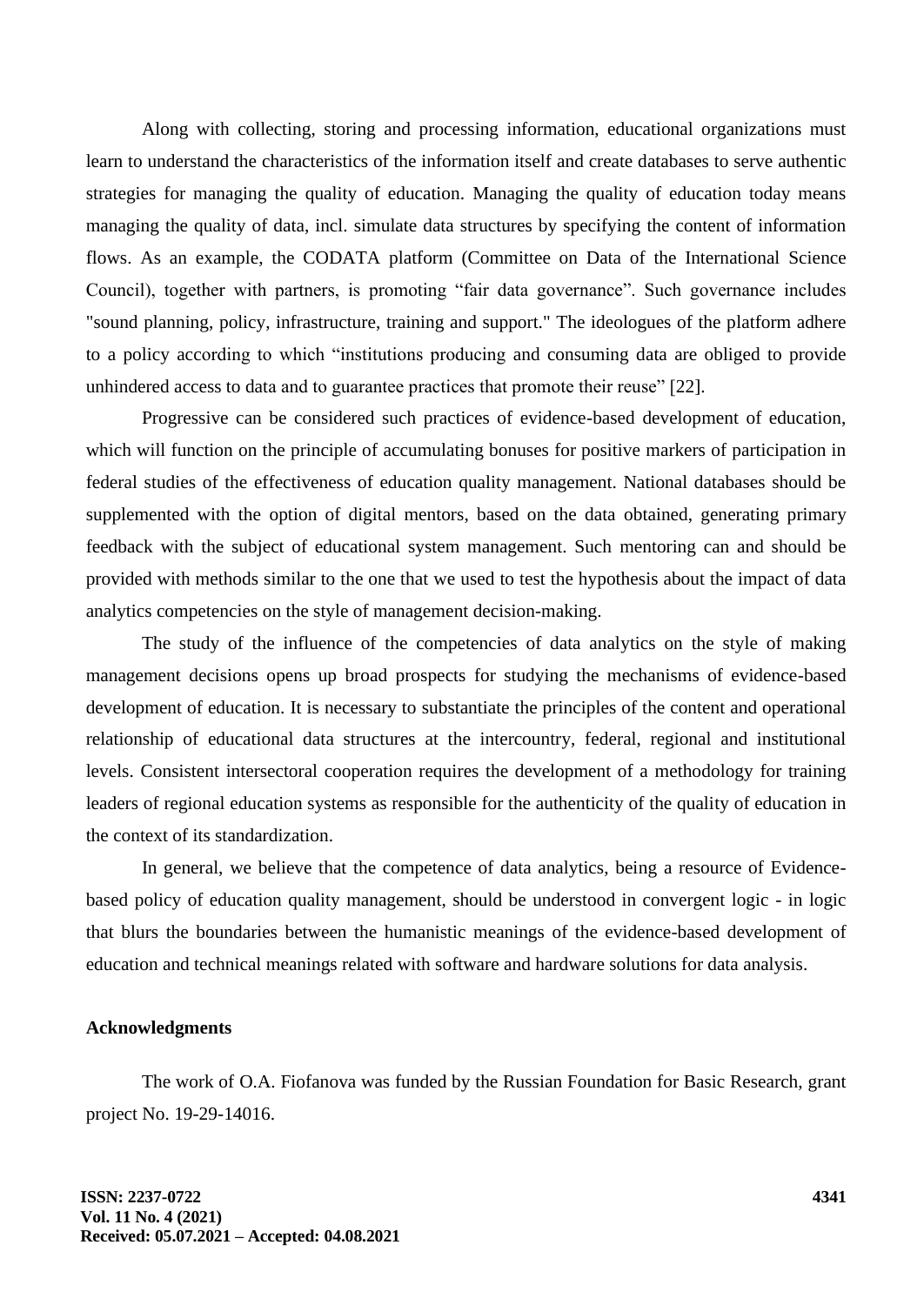# **References**

Bakhmutsky A. Evaluation of the quality of school education. - Abstract of the dissertation for the degree of doctor of pedagogical Sciences. – SPb: *Russian state pedagogical University named after A.I. Herzen*, 2004, 47. library of abstracts and dissertations on pedagogy. http://naukapedagogika.com/pedagogika-13-00-01/dissertaciya-otsenka-kachestva-shkolnogoobrazovaniya#ixzz50B0VOrK1

Basyuk V., Kovaleva G. Innovative project of the Ministry of Education «Monitoring the formation of functional literacy: main directions and first results» - *Domestic and foreign pedagogy*, 2019, 1(4): 61. 13-33.

https://cyberleninka.ru/article/n/innovatsionnyy-proekt-ministerstva-prosvescheniya-monitoringformirovaniya-funktsionalnoy-gramotnosti-osnovnye-napravleniya-i

Biernacka K., Dolzycka D., Helbig, K. Train-the-trainer concept on the subject of research data management. *Open Access Publication Server of the Humboldt University* 2019, № 03-28. doi: 10.18452/19214.2 https://doi.org/10.18452/19214.2

Bruggen K.J. The role of school inspection in ensuring the quality of education: past, present and future. *beyond Lisbon 2010*: research and development prospects for educational policy in Europe. https://web.archive.org/web/20160708175658/http://www.cidree.org/fileadmin/files/pdf/publications/ YB\_10\_\_Beyond\_Lisbon\_2010.pdf

Federal law No. 273-FZ of 29.12.2012. On Education in the Russian Federation. http://www.consultant.ru/document/cons\_doc\_LAW\_140174/

Fiofanova O. Methodology of Data-Driven Pedagogy and the Development of a Culture of Analysis of Educational Data in Pedagogical Communities *VI International Forum on Teacher Education.* doi:10.3897/ap.2.e000.

http://www.instrao.ru/images/publication/Fiofanova\_O.A.\_Methodology\_of\_Data-Driven Pedagogy and the Development-IFTE-2020.pdf

Fiofanova O., Panarin, A., Klimin, S. The management structure of digital educational data systems and organizational approaches to modeling and analysis of educational data in the countries of the world. *Revista Tempos E Espaços Em Educação*, 2020, *13*(32), 1-28. doi:10.20952/revtee.v13i32.14286

Fiofanova О. The analysis of big data in education: the methodology of big data analysis in education: methodology and technology: monograph. – M.: Publishing Dom "Delo", 2020. 200. https://iim.ranepa.ru/upload/iblock/c02/Analiz-bolshikh-dannykh-v-sfere-obrazovaniya-\_ metodologiya-i-tekhnologii.pdf

Hattie J. Visible learning for teachers: maximizing the impact on learning. - Routledge/*Taylor & Francis Group*, 2012. https://psycnet.apa.org/record/2012-07127-000

Kasprzhak A., Bysik N. How Russian School Principals make decisions. *Voprosy Obrazovaniya, 4,* 2014, 96-118. https://cyberleninka.ru/article/n/kak-direktora-rossiyskih-shkol-prinimayut-resheniya

Callot J. Too want to obey? OECD education policy and Finland's response. *European Educational Research Journal*, 2004, 3(2).

https://www.researchgate.net/publication/240794575\_Too\_Eager\_to\_Comply\_OECD\_Education\_Pol icies and the Finnish Response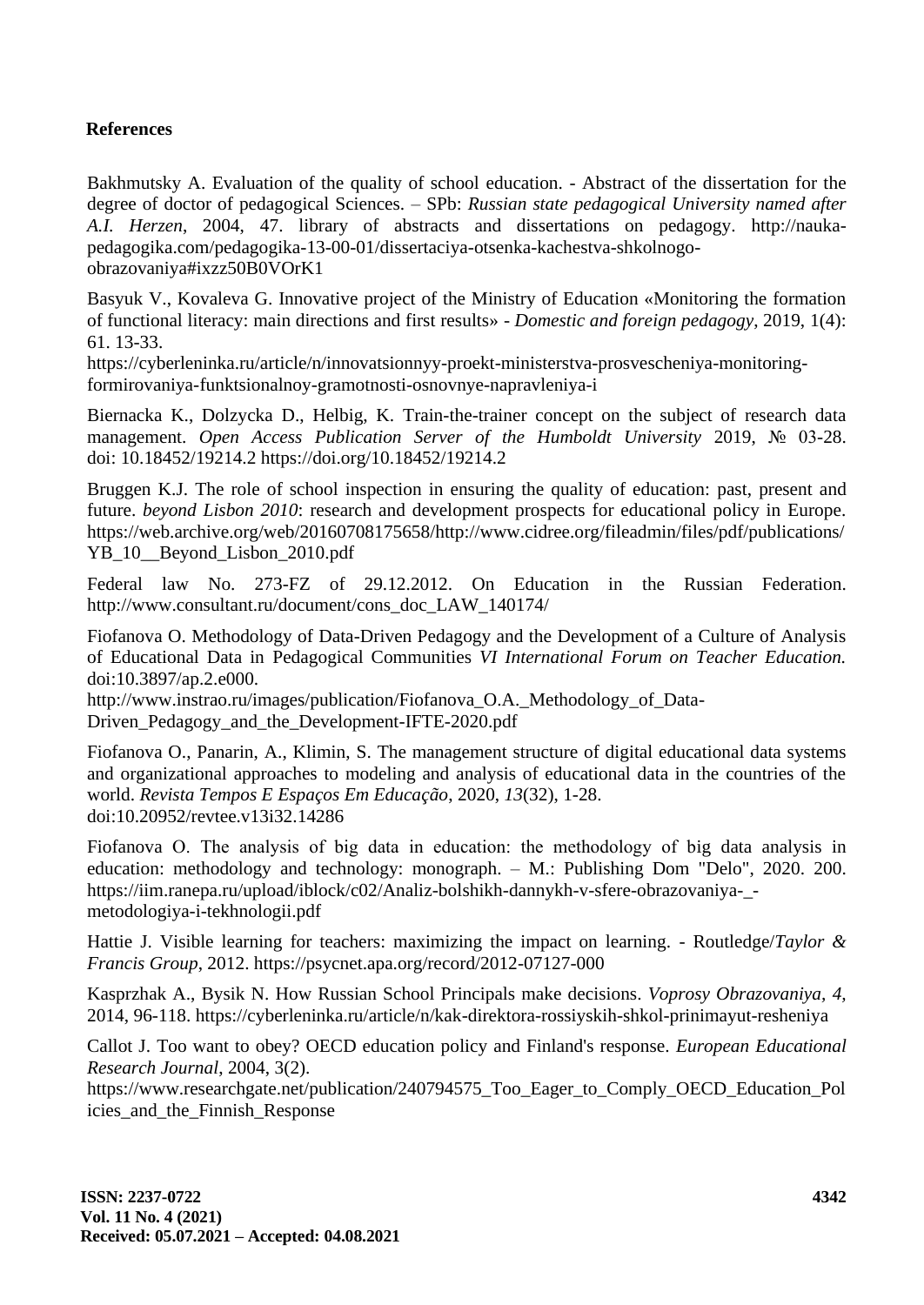Chien-Chin Ch. Principals' Instructional Supervision and Teachers' Knowledge. *Management Behaviors Submitted,* 2018. doi:10.5772/intechopen.77978.

https://www.intechopen.com/books/contemporary-pedagogies-in-teacher-education-anddevelopment/facilitation-of-teachers-professional-development-through-principals-instructionalsupervision-and-t

Lukita S., Suwandi S., Harahap E., Rahardja U., Nas C. Curriculum 4.0: Adoption of Industry Era 4.0 as Assessment of Higher Education Quality *International Journal of Advanced Trends in Computer Science and Engineering Available Online, 2020*. – DOI: 10.22146/ijccs.57321

Maanen P., Shaini E., Grossi V., Varga V., Gabriadze N., Shmol O. Prioritize the education, health and well - being of students. Water, sanitation and hygiene in schools in the pan-European region. ISBN 978 92 890 5200 9 – 2016 – 46.

https://www.euro.who.int/en/publications/abstracts/prioritizing-pupils-education,-health-and-wellbeing.-water,-sanitation-and-hygiene-in-schools-in-the-pan-european-region-2016

Owan J., Bassey B. Data Management Practices in Educational Research. Encyclopedia of institutional leadership, policy, and management: *A handbook of research in honour of Professor Ozo-Mekuri Ndimele Publisher*, 2019, 1251-1265. DOI: 10.13140/RG.2.2.16819.04647

Panasyuk V. System Management of quality of education at school// ed. by A. I. Subetto. Ed. 2-e. – SPb.; M.: *Research center for quality problems of training specialists, 2000.* – 239s.

Research Data and Research Institutions CODATA-Helsinki 2019 FAIR RDM Workshop, National Archives of Finland on 20-21 October 2019. https://codata.org/events/conferences/codata-helsinki-2019-fair-rdm-workshop/

Rowe J., Boulgarides D. Decision Styles - A Perspective. - Leadership & Organization Development Journal, 1983, 4(4), 3-9. https://doi.org/10.1108/eb053534

*Russia Education Aid for Development Trust Fund (READ) When Children Learn.* https://minfin.gov.ru/en/document/?id\_4=19200-

russia education aid for development trust fund read when children learn nations prosper

Sautkin V. Organizational and pedagogical conditions of inspection of educational institutions at the present stage. – *Dissertation for the degree of candidate of pedagogical Sciences,* 13.00.01. General pedagogy, history of pedagogy and education. – Moscow, 2002, 188.

Semenov A.L. Effective education of an extended personality in a transparent world on a digital platform. *Proceedings of the Herzen Russian State University,* №3, 2020. DOI 10.33910/herzenpsyconf-2020-3-27

Standaert R. European education and the national state: globalization, *prospects,* 2010. https://web.archive.org/web/20160708175658

http://www.cidree.org/fileadmin/files/pdf/publications/YB\_10\_\_Beyond\_Lisbon\_2010.pdf

Steven L., Jason S., Brian F., Brian H. *Factor validity of Cornell's critical thinking tests: a Multianalytical approach,* 2020, 100676. doi:10.1016/j.tsc.2020.

The national project «Education» https://strategy24.ru/rf/education/projects/natsionalnyy-proektobrazovanie

Tsibulnikova V. Management of educational systems: educational and methodological complex of the discipline. *Ministry of education and science of the Russian Federation*, Department of pedagogy and psychology, Department of pedagogy and psychology prof. education them – Moscow: MPSU, 2016, 51.